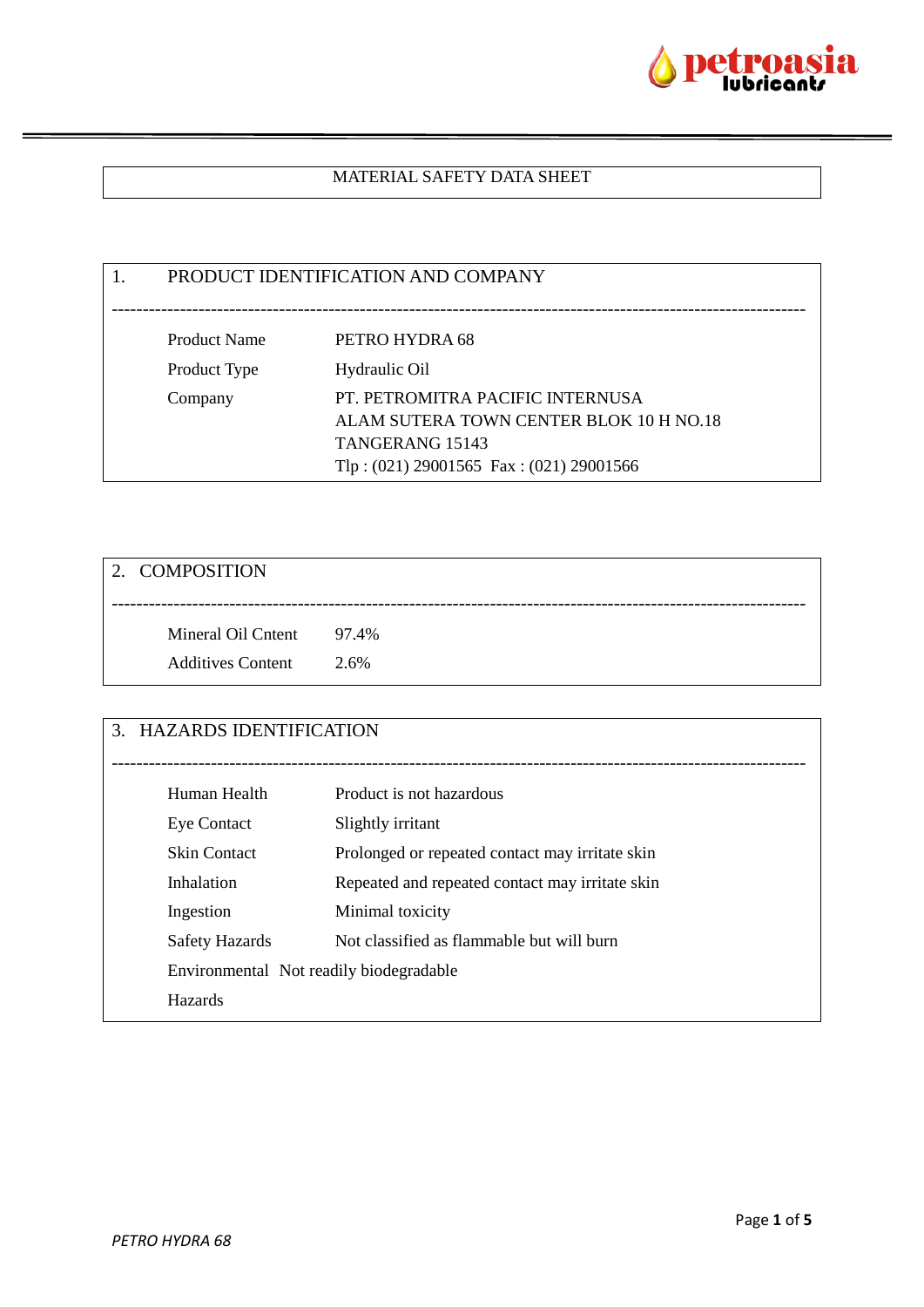

# 4. FIRST AID

Eye Contact Flush eyes with large amount of water until irritation subsides. If irritation persists, get medical attention

---------------------------------------------------------------------------------------------------------------------------

Skin Contact Flush with large amount of water, use soap if available. Remove contaminated clothing. If irritation persists, get medical attention.

Inhalation Remove to fresh air. If rapid recovery does not occur, get medical attention

Ingestion Do not induce vomiting. If rapid recovery does not occur, get medical attention

#### 5. FIRE SAFETY ---------------------------------------------------------------------------------------------------------------------------

Flash Point >170ºC

Flammable Limits LEL 1.0 UEL 6.0

Autoignition Temp >220ºC

Specific Hazards Not classified as flammable but will burn. Hazardous combustion product may include carbon monoxide, oxides of sulphur, and unidentified organic and inorganic compounds

Fire Fighting Use dry chemical, foam or carbon dioxide to extinguish fire. Water may cause splattering or frothing. Use water to cool and protect fire-exposed material. Wear protective equipment during fire fighting

6. ACCIDENTAL RELEASE MEASURES

Clean-up Procedures Stop the source of leak or realease and contain spill if possible. Cover spill with generous amount of inert absorbent material such as sand of earth. Sweep up and remove to suitable,clearly marked containers for disposal in accordance with local regulations. Scrub contaminated area with detergent and water. Pick up liquid with additional absorbent material and dispose as above. Wear proper protective equipment during clean-up

---------------------------------------------------------------------------------------------------------------------------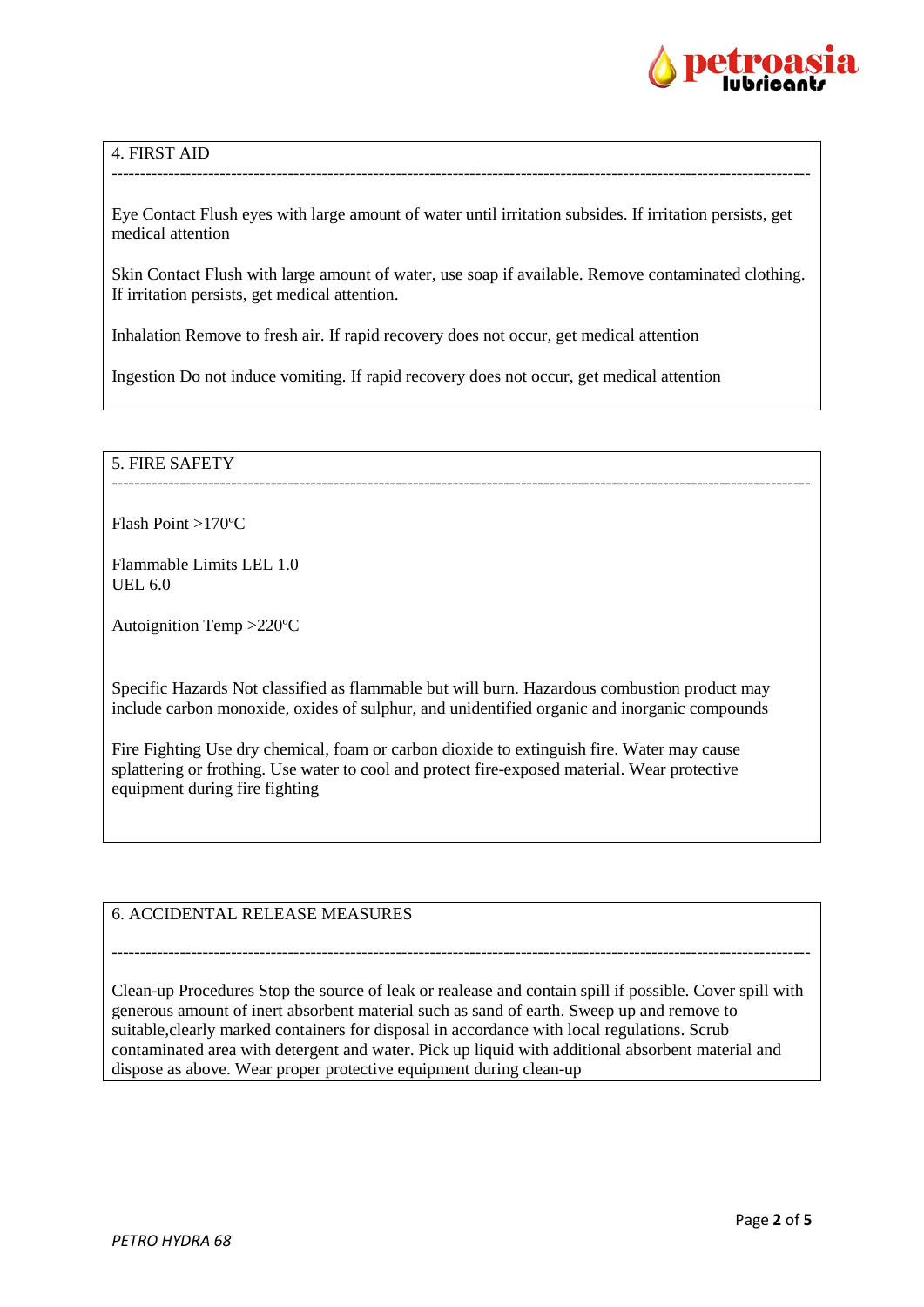

# 7. HANDLING AND STORAGE

Handling Handling temperatures should not exceed 70ºC. Wear proper safety protective equipment. Wash hands thoroughly after handling. Water contamination and spillage should be avoided.

---------------------------------------------------------------------------------------------------------------------------

Storage Storage temperatures should be maintained between 0 to 50ºC. Odorous and toxic fumes may be evolved from decomposition of product if stored above the safe temperature.

8. EXPOSURE CONTROL/PERSONAL PROTECTION

Exposure Limits Threshold Limit Values for oil mist is recommended to be controlled at 5 mg/m<sup>3</sup> or lower for exposure of 8 hours daily

---------------------------------------------------------------------------------------------------------------------------

Ventilation Use exhaust ventilation to keep below exposure limits

Eye Protection Wear safety glasses or face shields if splashing is likely to occur

Skin Protection Avoid repeated and prolonged contact with product. Use oil resistant gloves

Respiratory Not normally required unless in confined

**Protection** 

Body Protection Use proper protection equipment to avoid contact. Wear PVC apron if splashes are likely to occur

# 9. PHYSICAL AND CHEMICAL PROPERTIES

---------------------------------------------------------------------------------------------------------------- Physical State Liquid Colour Clear & Bright Odour Characteristic mineral oil Vapour Pressure <0.5 Pa at 20ºC Density 0.869  $g/cm^3$  at 15°C Kinematic Viscosity @ 40ºC 67,41 cSt Kinematic Viscosity @ 100ºC 11,5 cSt Pour Point -30 ºC Flash Point > 200 ºC pH of undiluted product Not available Auto-ignition temperature >220ºC Solubility in water Negligible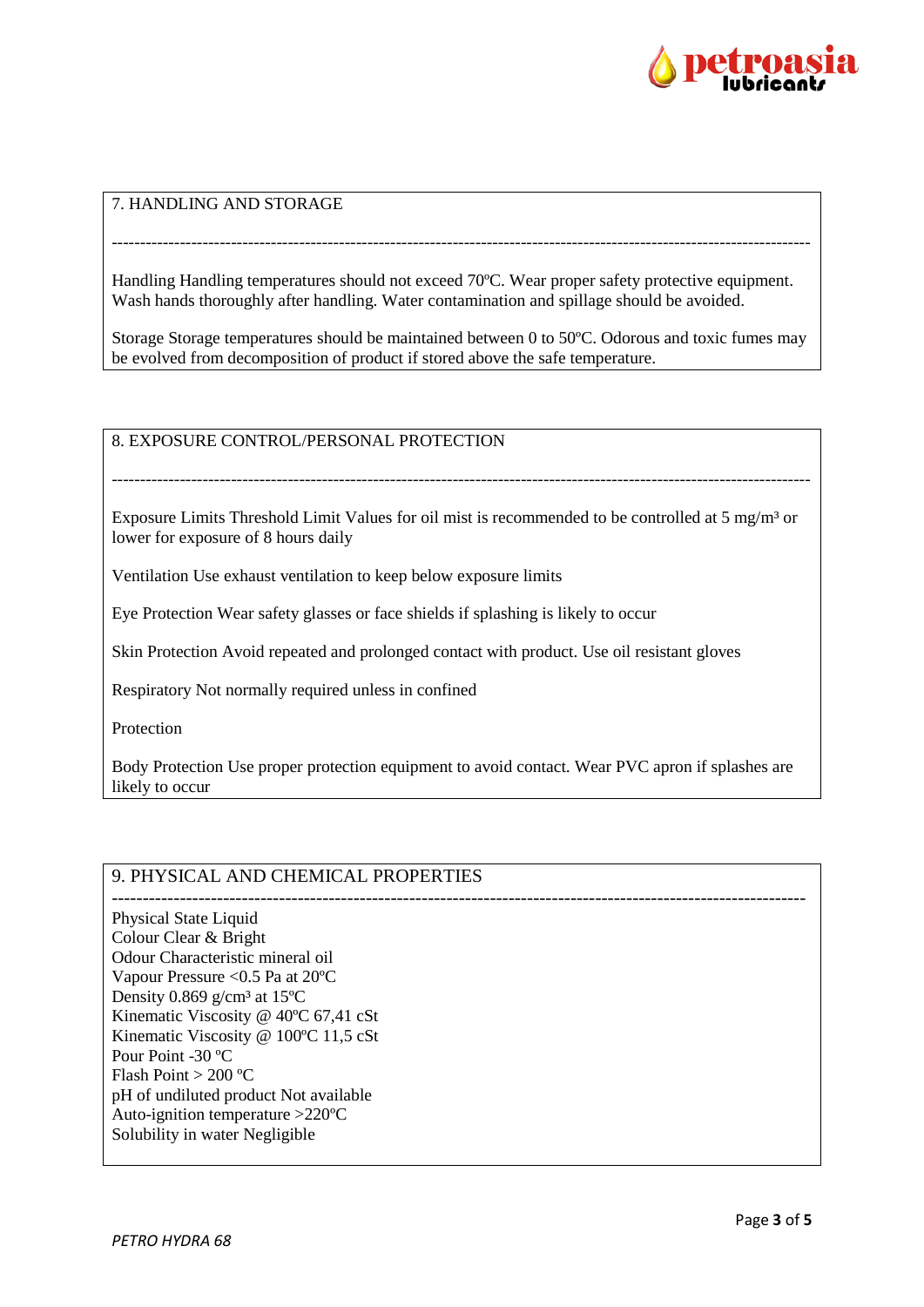

# 10. STABILITY AND REACTIVITY

---------------------------------------------------------------------------------------------------------------- Stability Product is stable under normal use conditions Thermal Carbon monoxide, carbon dioxide, oxides of sulphur and nitrogen and Decomposition organic and inorganic compound may evolve when subject to heat or combustion Hazardous Will not occur undeer normal conditions Polymerisation

Incompatible Strong oxidizing agents. Strong acids Materials

### 11. TOXICOLOGICAL INFORMATION

Basis No toxicological data is available for this product. Information is provided based on the addtives, other components and base stock used Acute Exposure LD 50 expected to be above 2000 mg/kg. - Oral

Acute Exposure LD 50 expected to be above 2000 mg/kg. - Skin

Inhaltion Repeated or prolonged exposure to oil mists may cause irritation

Eye Irritation Slight irritant

Skin Irritation Not a skin irritant unless repeated or prolonged contact

Respiratory Slight irritant Irritation

Carcinogenicity No data to suggest that product is carcinogenic

Mutagenicity No data to suggest that product is mutagenic

Other Information Brief contact with used oil is not expected to have serious effect in humans if the oil is removed thoroughly by washing with soap and water

Used engine oils may contain harmful impurities that have accumulate during use. The concentration of such impurities will depend on use and they present risks to health and the environment on disposal. All used oils should be handled with caution and skin contact should be avoided